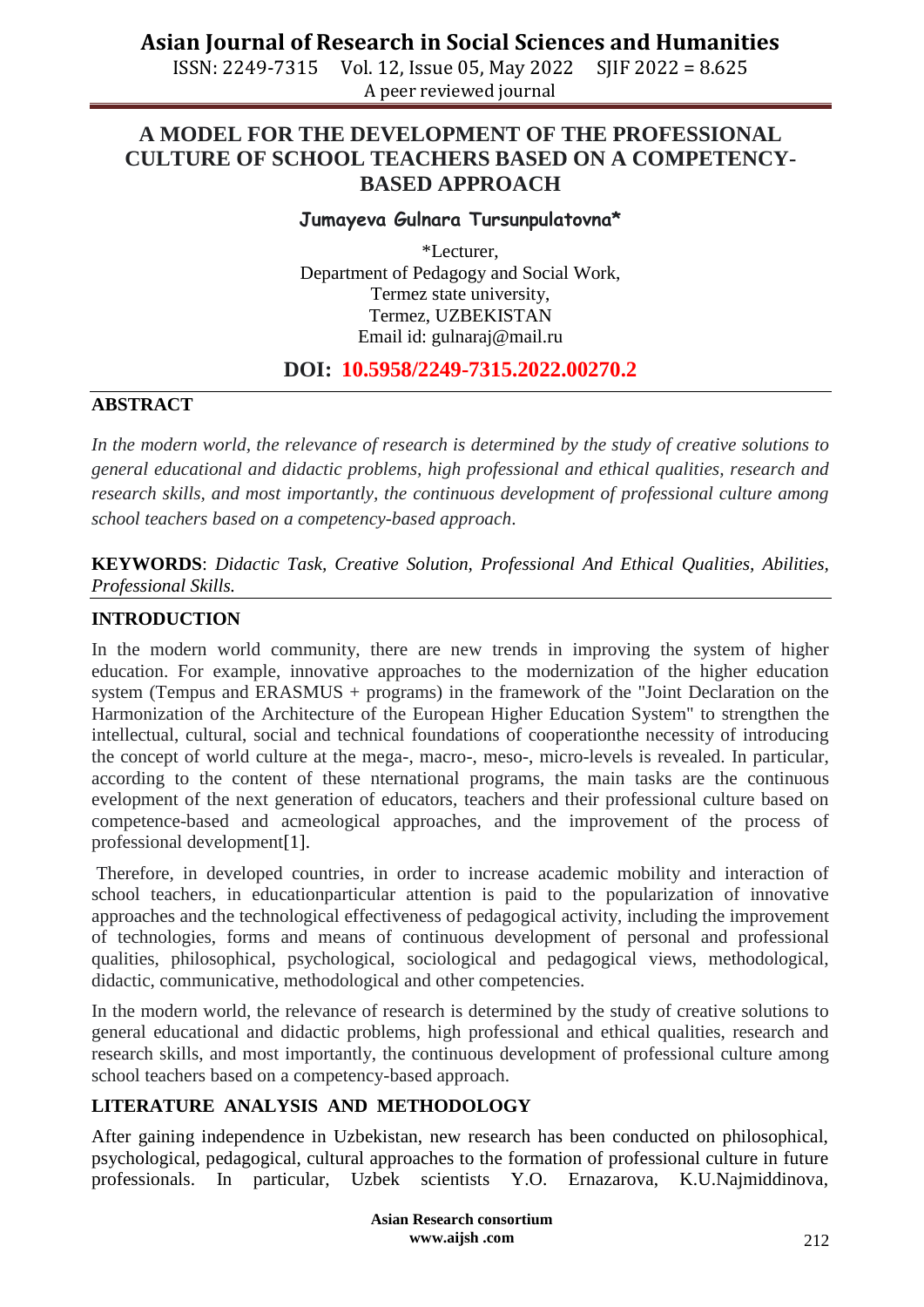ISSN: 2249-7315 Vol. 12, Issue 05, May 2022 SJIF 2022 = 8.625 A peer reviewed journal

M.A.Nurmatova, E.Goziev, A.Mamajonov, D.O. Himmataliev, M. Ochilov, O. Musurmonova, A. Khalikov, M.A. .Innazarov, N.N.Azizkhodjaeva, K.L.Ishonov, N.Akbarov, U.Tolipov, A.E.Sattorov, I.B.Masharipov and others. development, with its science - based insights into professional culture, highlighting goals, tools, and characteristics. In addition, in the research work of M.Yu.Makhkamova, R.A.Abdukhairov, S.F.Rajabova, B.R.Djuraeva, N.Muslimov criteria for the continuous development of professional and pedagogical culture, ways to apply the principles and functions in practice"[2].

Scientists from the Commonwealth of Independent States V.A. Slastenin, E.V. Bondarevskaya, V.F.Isaev, A.G.Asmolov, O.V.Pavlova, O.S.Matveeva, L.V. Benin, N.B.Krylova studied the issues of defining the content of professional culture, development of professional professiogram, development of professional culture of teacher from a scientific and methodological point of view"[3].

Arnold, Jason Diamond (Arnold, Jason Daymond), Chris Watling (Chris Watling), Eric Drissen (Eric Drissen), Cees Van der Vleuten (Sis Van der Vleyten), Meredith Vanstone (Arnold, Jason Diamond) Meredith Vanston), Pierce, James Gerard (Pierce, James Gerard), Szeto, Elson (Szeto,  $Elson[4]$ .

### **DISCUSSION**

The main goal of introducing modern trends at all stages of the system of continuous education and creating the necessary and sufficient conditions is a developed,to educate a teacher who is adaptive to the processes of renewal and development, who has a high spiritual and pedagogical culture, creative and social activity, the ability to think independently and innovatively in social and political life, a sense of responsibility to society, the state and the family.

Understands and promotes the content and importance of government decisions on education and youth issues; who knows his subject well paying special attention to increasing the subjectivity and activity of students in the pedagogical process; the presence of teamwork skills based on mutual friendly relations, as well as a high pedagogical culture; organization of pedagogical processes and management, formation and coordination of cooperation between students and teachers, motivation in pedagogical processes, the formation of a reflexive educational environment based on the organization of reflexive-activity processes requires the formation of a teacher with the necessary knowledge, skills and abilities.

Modern pedagogical personality, new pedagogical technologies, theories, as an author, developer, researcher, user and promoter of the concepts. Therefore, we can say that in modern society, culture and education, the innovative potential of a teacher and the need for his pedagogical activity is explained by:

• Socio-economic modernization requires a radical restructuring of the education system, methodology and technology of the educational process.

•In this context, the innovative activity of a teacher consists in the creation, development and use of pedagogical innovations, the acquisition of pedagogical competencies in accordance with the requirements of the state and society;

• The humanization of the content of education and the search for new organizational forms and technologies of education should always remain a priority;

•the nature of the teacher's attitude to the acquisition and application of pedagogical innovations and experience must change.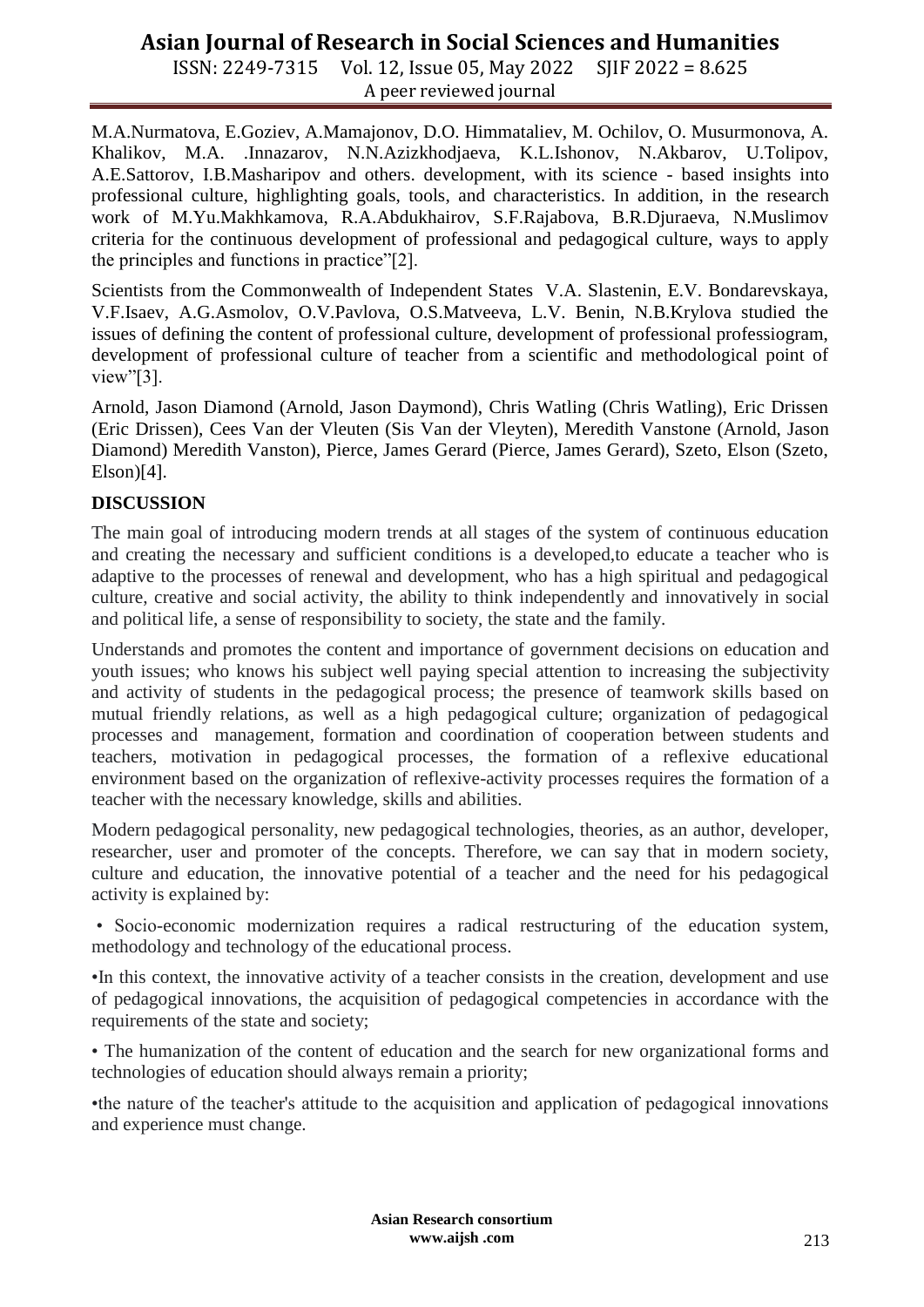ISSN: 2249-7315 Vol. 12, Issue 05, May 2022 SJIF 2022 = 8.625 A peer reviewed journal

One of the efforts of the Republic of Uzbekistan to reform the education system is to ensure that teachers work in accordance with modern requirements, have in-depth knowledge, skills, abilities and culture for the development of a well-rounded personality.

This introduced the concept of "competence", "competence" in the discipline of pedagogy, which studies the laws of self-education and upbringing. Therefore, the impact of a competent approach to the development of professional culture in school teachers on the development of the individual, society and the state requires an in-depth study of this issue from a scientific and pedagogical point of view.

Especially in secondary schools, there is a social order for the development of professional culture and competence of teachers, which requires scientific and pedagogical research. At the same time, the fact that there are different views on the scientific understanding of the issue of competence, professional competence, professional pedagogical culture, the lack of a unified conclusion is another manifestation of the relevance of the research topic.

Developing the professional culture of school teachers requires a direct competency approach. The concept of competence has entered the field of education as a result of scientific research of pedagogical psychologists. From a psychological point of view, competence means "the ability of an expert to behave in unusual situations, unexpected situations, to use new methods in interaction with colleagues, to perform vague tasks, to use information full of contradictions, to develop a coherent and complex process".

The English term "competence" literally means "ability". The content implies the effective use of theoretical knowledge in the activity, the ability to demonstrate a high level of professionalism, skill and talent.

**Professional Competence** is the acquisition by a specialist of the knowledge, skills and competencies required to carry out professional activities and their high level of practical application.

**Professional Competence** is not the acquisition of specific knowledge, skills by a specialist,rather, it involves the assimilation of integrative knowledge and actions in each independent direction. Competence also requires the constant enrichment of professional knowledge, the study of new information, and most importantly, the ability to search for scientific information, process it and apply it in their work.

In the context of the problem of developing the professional culture of school teachers, there has been a growing interest in researching the issue of their professional competence.

The diversity of views and opinions on this issue does not allow us to create a single systematic, conceptual model of this problem.Taking into account the new approaches to the process of formation of a modern teacher's personality, the requirements of the STS and Qualifications in the field of pedagogical education were studied.

These educational and normative documents set the following general requirements for the teacher:

Have a systematic knowledge of the worldview; knowledge of the basics of the humanities and natural sciences, current issues of current public policy, the ability to independently analyze social problems and processes;

Knowledge of the history of the homeland, the ability to express and scientifically substantiate their views on issues of spiritual, national and universal values, to have an active outlook on life based on the idea of national independence;

> **Asian Research consortium www.aijsh .com**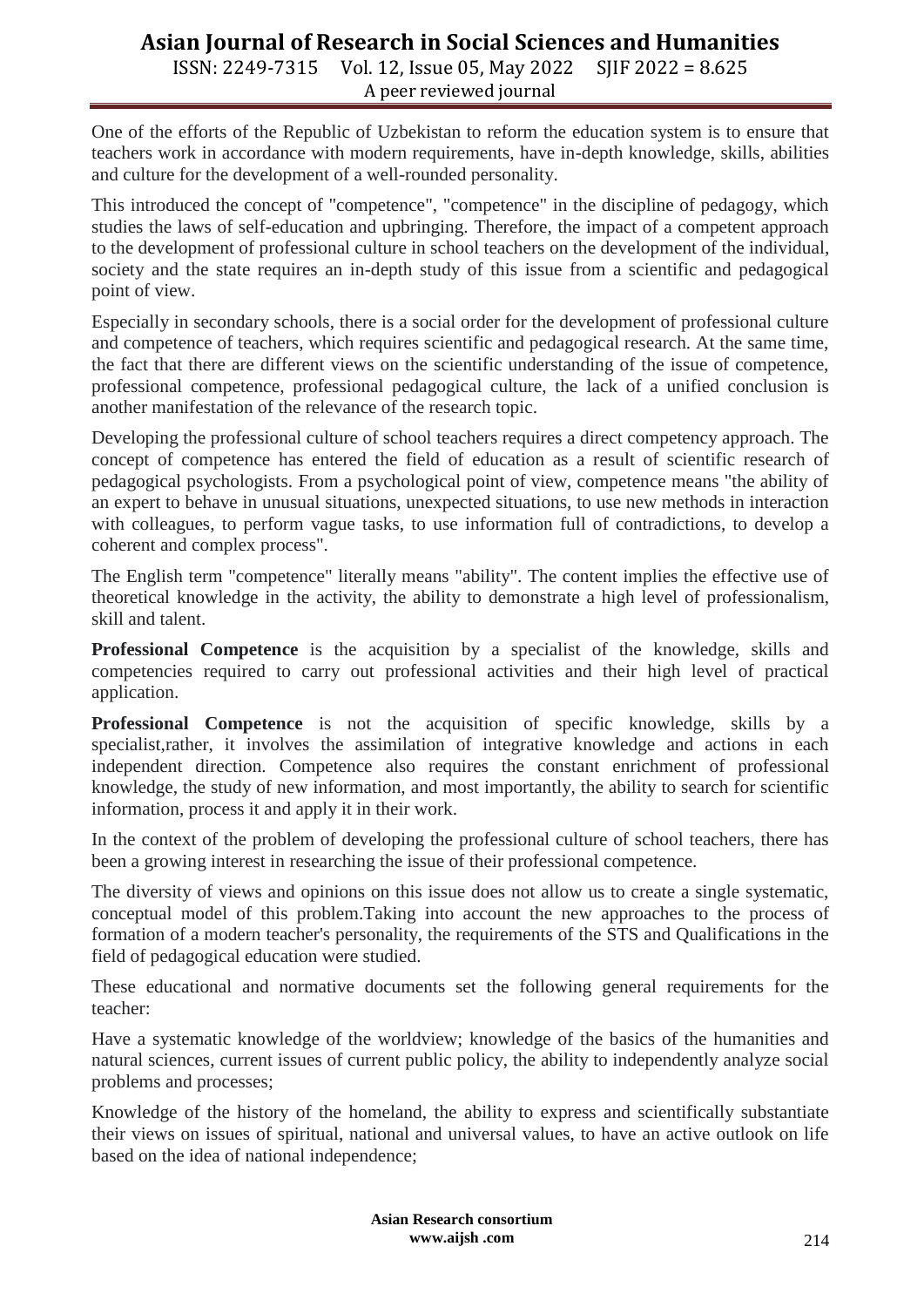ISSN: 2249-7315 Vol. 12, Issue 05, May 2022 SJIF 2022 = 8.625 A peer reviewed journal

Have a holistic view of the processes and events taking place in nature and society, acquire knowledge about the development of nature and society and be able to use them in life and professional activities on a modern scientific basis;

Know the legal and moral criteria that determine a person's attitude to another person, society and the environment; be able to take them into account in professional activities;

Be able to collect, store, process and use information, be able to make informed decisions in their professional activities;

Have competitive general professional training in the relevant bachelor's degree;

Be able to independently acquire new knowledge, work on themselves and organize work on a scientific basis;

Have a scientific vision and belief in a healthy lifestyle and the need to adhere to it, have the training and skills of physical fitness [5].

#### **The qualification requirements are as follows:**

Abilities related to the organization of pedagogical activity;

Skills related to research activities;

Abilities related to spiritual and educational activities;

Abilities related to organizational and managerial activities[6].

The process of developing a professional pedagogical culture requires teachers to take into account the corporate basis for the continuous development of professional competence, based on the ongoing reforms, innovations and developments in the country.

The lexical meaning of the word "corporate" is indicated in the "Explanatory Dictionary of the Uzbek language" as "public, common"[7].

The development of professional culture has its own systemic character. System city in the process of education and upbringing is characterized by its multi factoriality - the influence of many factors, the rapid manifestation of results, the focus (direct or indirect) of the teacher's activity, multi-stage.

The process of developing the professional culture of school teachers should be carried out in several stages, including self-development, periodic training courses, participation in specially organized training sessions and pedagogical activities.

The process of developing the professional culture of school teachers on the basis of a competency approach, in turn, requires a systematic and proactive approach. At the same time, taking into account the main goals and objectives of the competency-based approach to the above-mentioned educational process, it is necessary to define each stage, criteria, form, method and means of this process, their effective use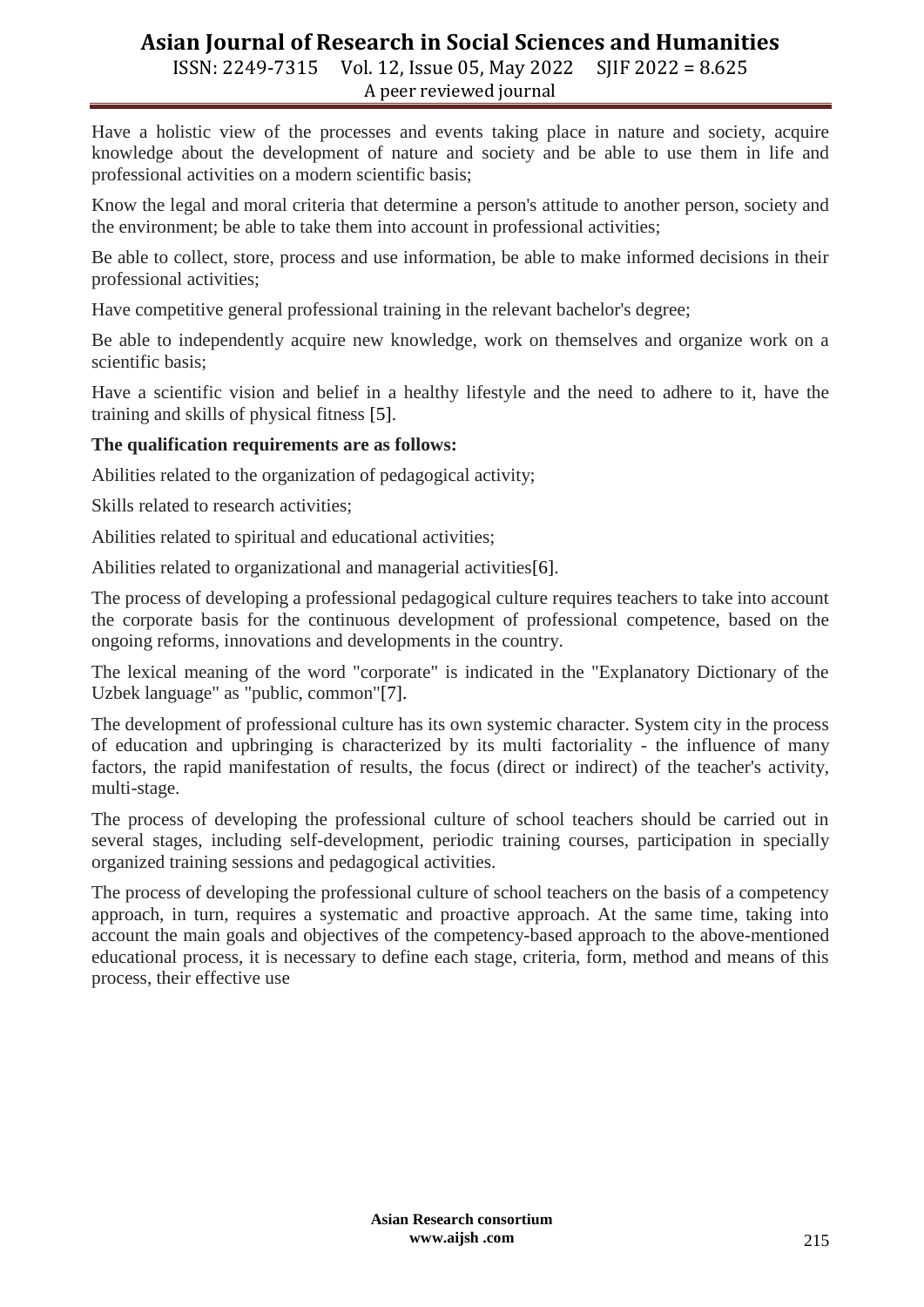ISSN: 2249-7315 Vol. 12, Issue 05, May 2022 SJIF 2022 = 8.625

A peer reviewed journal



**Figure 2.1.1 Corporate foundations for the development of professional culture in school teachers**

Therefore, based on the research goal, an organizational-functional model of professional culture development in school teachers based on a competency approach was developed and put into practice (see Figure 2.1.2).

This model reflected the purpose, content and expected outcome of the development of professional pedagogical culture in school teachers. The model consists of meaningful, methodological, activity-technological and result-evaluation components.

The content component defines the system of knowledge, skills and competencies related to professional pedagogical culture, professional reflection and competence to be mastered by teachers gives. This component also includes four criteria that determine the development of a professional culture, as well as levels such as high, medium and low. The content of the criteria and degrees, indicating the development of professional culture of school teachers, is described in paragraph 1.3 of the dissertation.

The methodological component reflects the basic pedagogical conditions and the basic approaches and principles of organizing educational activities related to the development of professional culture of school teachers.

The activity-technological component represents the stages of the process, the form, methods and means of organizing activities. The content of block-module technology for the development of professional culture in school teachers is described in Section 2.2.

The result component defines as a result of the activity of a mentally and spiritually highly developed teacher who is ready to work together, has acquired theoretical and practical knowledge of professional culture and competence, and reflects it in their work.

Professional pedagogical activity of teachers is carried out on the basis of "teacher-student" interaction, in the process of which educational, pedagogical, correctional, developmental and formative goals are realized.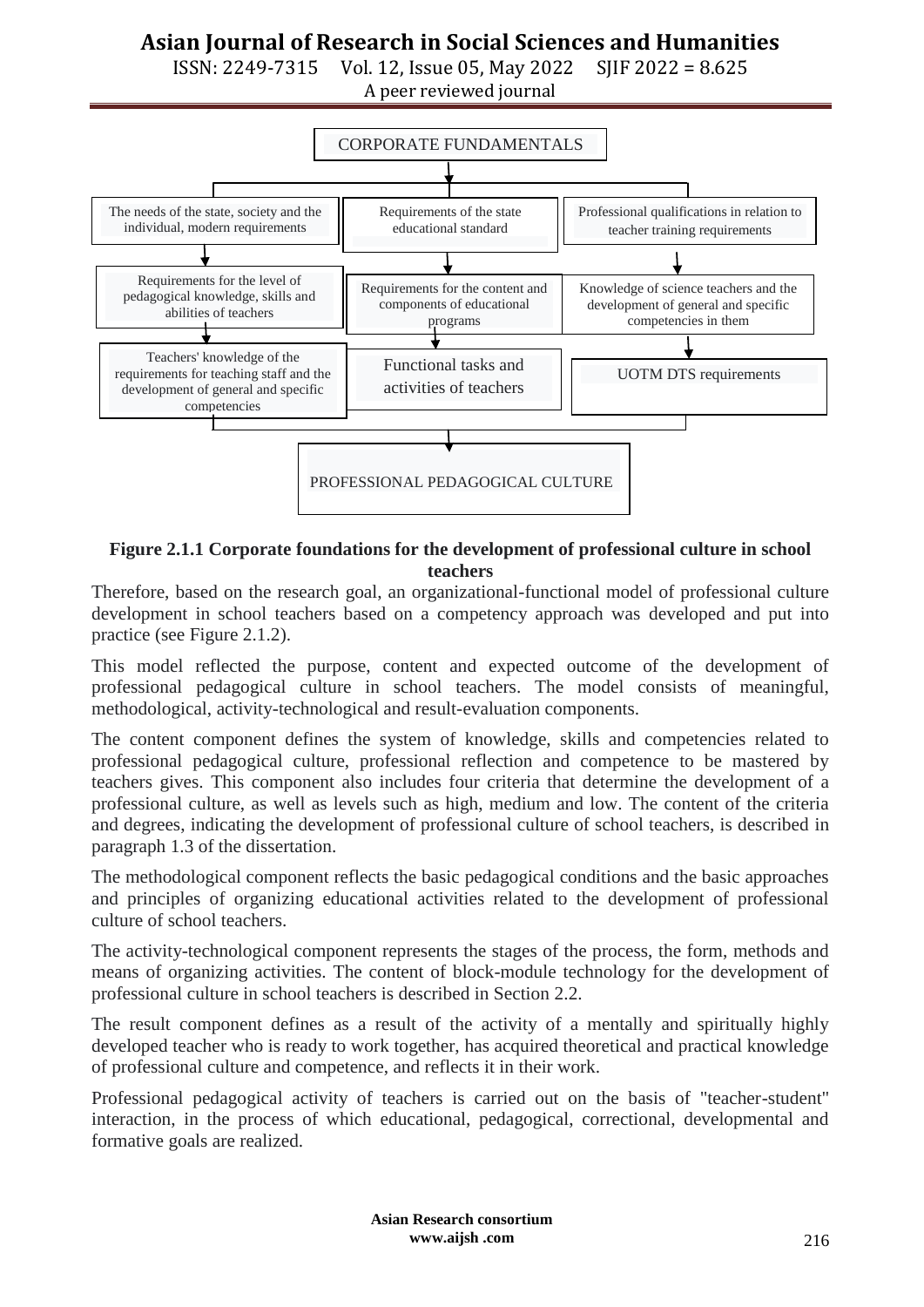ISSN: 2249-7315 Vol. 12, Issue 05, May 2022 SJIF 2022 = 8.625 A peer reviewed journal

Therefore, in studying the professional culture of a teacher, it is expedient to focus primarily on communicative (communication) competence.

In modern pedagogical psychology there are several approaches to the study of communicative competence and its conditions, factors.

For example, representatives of the behavioral direction define communicative competence by the fact that a person has the ability to demonstrate a purposeful form of behavior in certain situations, to assess the situation rationally and to act accordingly.

Proponents of cognitive psychology, on the other hand, believe that communicative competence is formed in direct connection with the subject's level of cognitive (mental) field, his knowledge of human psychology, as well as social thinking, imagination and perception.



**Asian Research consortium www.aijsh .com**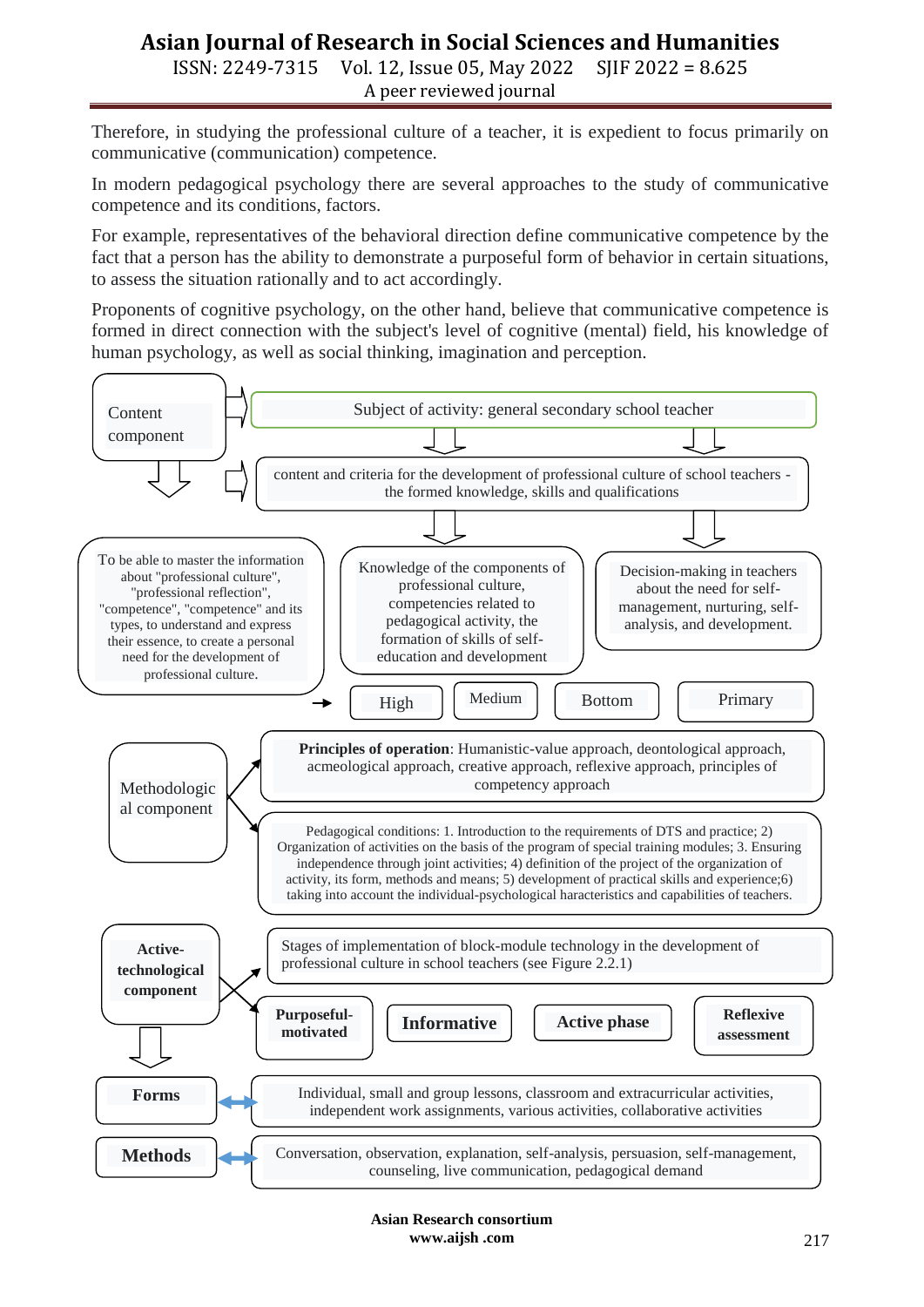ISSN: 2249-7315 Vol. 12, Issue 05, May 2022 SJIF 2022 = 8.625

A peer reviewed journal



#### **Figure 2.1.2 A model for developing the professional culture of school teachers based on a competency-based approach**

Representatives of humanistic psychology emphasize the characteristics of the individual's value system and emphasize that communicative competence depends primarily on the sincerity, openness of the interlocutors, and the acquisition of communication skills that allow the development of the individual.

The process of communication can be seen as a space for an individual to operate, test, and present subjective models of managing their behavior in the course of their activities. In this case, communicative competence is the development of subjective control skills in the individual,it is manifested in the presence of a positive form of worldview, the pursuit of success, the formation of guidelines, the ability to build relationships in accordance with the purpose. Improving the internal mental environment of the individual is seen as a guarantee of communicative competence.

**CLEAR CONCLUSIONS AND PRACTICAL SUGGESTIONS.** Communicative competence is also related to the correct understanding of a person's behavior by others. It is in the process of communication that the content of human behavior is properly communicated to others, which creates a sense of satisfaction in the individual as a subject of social partnership. As a result, a high level of communicative competence is social,ensures success in society, which in turn also affects a person's level of self-esteem. Low levels of communicative competence lead to stress, anxiety, and fear.

Communicative competence is manifested in the support of communication with the interlocutor, respect for his "I". Psychological encouragement and support of the student as a communication partner in the professional activity of the teacher is one of the important factors of pedagogical success in class and out of class time.

Therefore, at present, serious attention should be paid to ensuring the effectiveness of practical courses aimed at the formation of communicative competence in educational institutions specializing in the training, retraining and advanced training of teachers.

### **LIST OF REFERENCES**

- **1.** 1.Абдухаиров Р. А. Меҳнат таълими ўқитувчиларида касбий педагогик маданиятни узлуксиз ривожлантириш. П.ф.б.ф.д. (PhD) ...дис. – Тошкент.: 2019. – 183 б.
- **2.** Азизходжаева Н.Н. Педагогик технология ва педагогик маҳорат. Т.: Фан ва технологиялар нашриѐти, 2006. – 186 б.
- **3.** Введение в педагогическую культуру / Под ред. Е. В. Бондаревской. Ростовн/Дону, 1995.; Бондаревская Е.В. Педагогическая культура как общественная и личная ценность // Ж. Педагогика. – М.: 1999. - № 3. – С. 37-38.
- **4.** Джураева Б.Р. Формирование педагогической культуры будущих учителей в процессе изучения дисциплин педагогического цикла: автореф. … канд.пед.наук. – Т.: 2002. – С. 11-14.